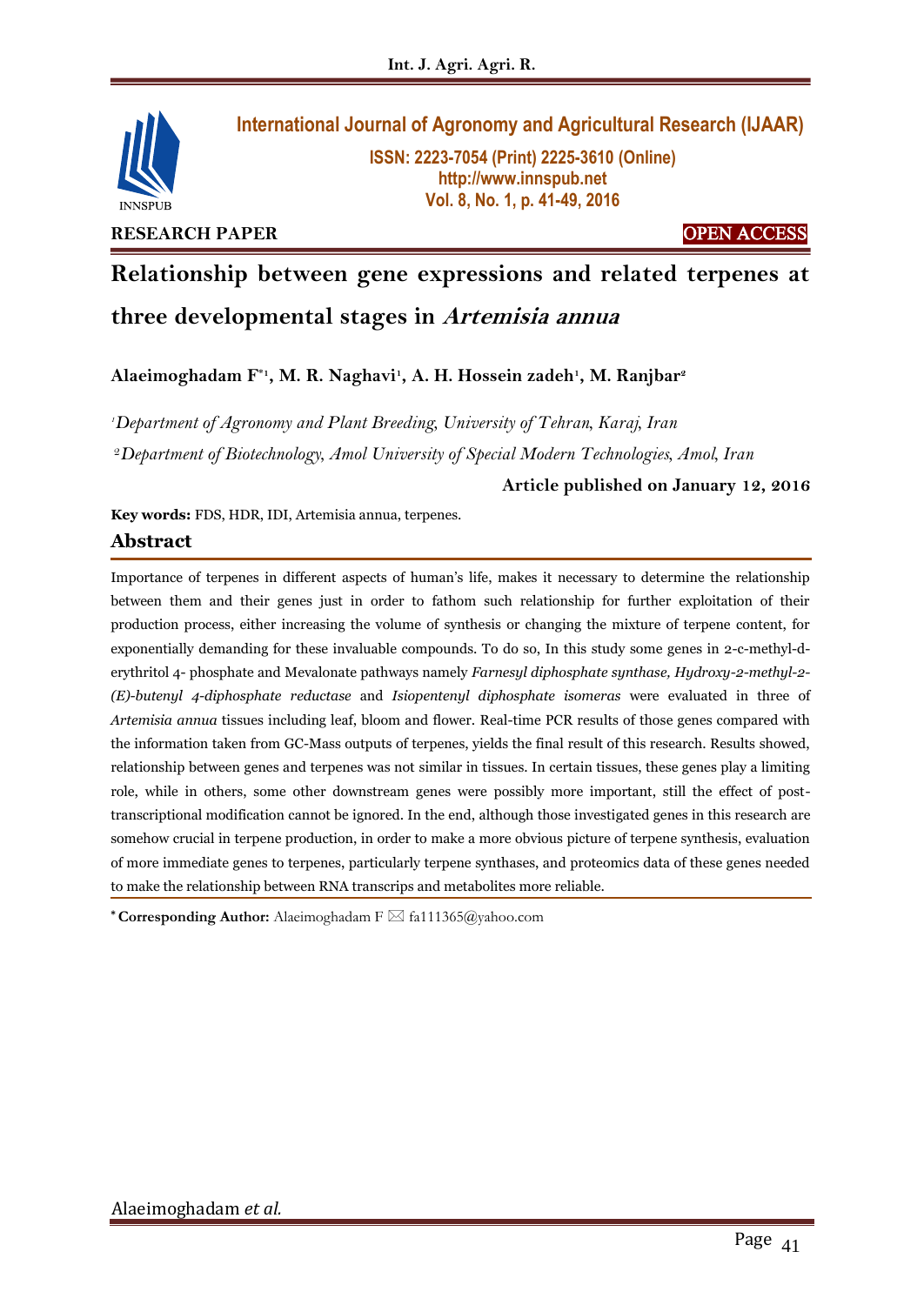### **Introduction**

Secondary metabolites in plant are categorized in three groups among which terpenes are the largest and have the most diversity in structure (more than 50000 known types) (Hsieh and Goodman, 2005; Keeling and Bohlmann, 2006; Zwenger and Basu, 2008). Most of volatile terpenoids include isoprene, monoterpene and sesquiterpene comprise the biggest volatile compounds in plants (Nagegowda, 2010). Information concerning synthesis and chemistry of terpenes and isoterpenes accelerates steps towards perception of plant metabolic and biochemistry processes (Zwenger and Basu, 2008). Furthermore, understanding the function of involved genes in terpenes production could help to decipher either new compounds or new pathways (Zwenger and Basu, 2008). Due to terpenes importance in plant development and their potential in view of pathway engineering, identification and characterization of genes responsible for terpene production in many species have been carried out (Ma *et al*., 2012).

Terpenes have a vast range of duties: in cell membrane structure(sterol), reduction- oxidation (Redox) reactions, light harvest (chlorophyll, phytol) and protection (carotenoid), growth and development regulation (gibberellin), protein alteration (ubiquinone), hormonal function (steroid hormone) and etc. (Hsieh and Goodman, 2005; Wang *et al*., 2008; Nagegowda, 2010; Olofsson *et al*., 2011). Moreover, Frequency and diversity of terpene compounds cause widespread ecosystem effects in nature (Zwenger and Basu, 2008). Terpenes cause high-temperature tolerance, protection against pest, and attraction of pollinators and seed diffusers in plants (Cheng *et al*., 2007; Han *et al*., 2008; Nagegowda, 2010). Terpenes are also being exploited in medicine, pesticide, biofuel, food and cosmetic industries (Zwenger and Basu, 2008; Ma *et al*., 2012).

In general, Terpene biosynthesis is divided into three phases. In the first phase, two important precursors, isopentenyl diphosphate/ pyrophosphate (IDP / IPP) and dimethylallyl diphosphate/ pyrophosphate (DMADP / DMAPP) that are active basic building units, are produced via two pathways, Mevalonate (MEP). MVA occurs in cytosol, peroxisome and endoplasmic reticulum while MEP occurs in plastid. The former pathway is more general and is found in most organisms but the later one is more specific and exists in eubacteria, algae and plants (Nagegowda. 2010; Ma *et al*., 2012). In MVA, acetyl coenzyme A is converted to IDP which would be affected by another enzyme that changes it to its isomer DMADP. In MEP, IDP and DMADP are produced from pyruvate and glyceraldehyde 3-phosphate through another series of reactions (Cheng *et al*., 2007; Olofsson *et al*., 2011; Ma *et al*., 2012). In general, MVA products are precursors for sesquiterpenes, triterpenes and sterol (Wen and Yu, 2011), whereas MEP products act as precursors for monoterpenes, diterpenes and carotenoid.

(MVA) and 2-c-methyl-d-erythritol 4- phosphate

In the second phase some materials consist of geranyl diphosphate(GDP), farnesyl diphosphate (FDP) and geranylgeranyl diphosphate (GGDP), are produced ,using IDP and DMADP, by some enzymes called prenyl transferase (PTs) [or isoprenyl diphosphate synthase (IDSs)]. These enzymes consist of three families: short, medium and large chain. Enzymes including Geranyl diphosphate synthase (GDS), FDS and Geranylgeranyl diphosphate synthase (GGDS) are grouped as short chain family (Ma *et al*., 2012). FDS binds two IDPs to one DMADP in direction of head to tail and forms a C15 material called farnesyl diphosphate (FDP) that acts as sesquiterpenes precursor. GDS binds one unit of IDP to one unit of DMADP and forms one C10 material called geranyl diphosphate (GDP) that is monoterpenes precursor. GGDS binds three units of IDP to one DMADP and forms one C20 material called Geranylgeranyl diphosphate (GGDP) that is diterpenes precursor (Cheng *et al*., 2007).

In the third phase, terpene synthase/cyclase (*TPSs*) occurs that convert the second phase products to the final material terpenes. These enzymes are divided into seven subfamilies including TPSa, TPSb,..and TPSg. All of them use DMADP, FDP, GDP and GGDP as precursor (Keeling and Bohlmann, 2006). Beside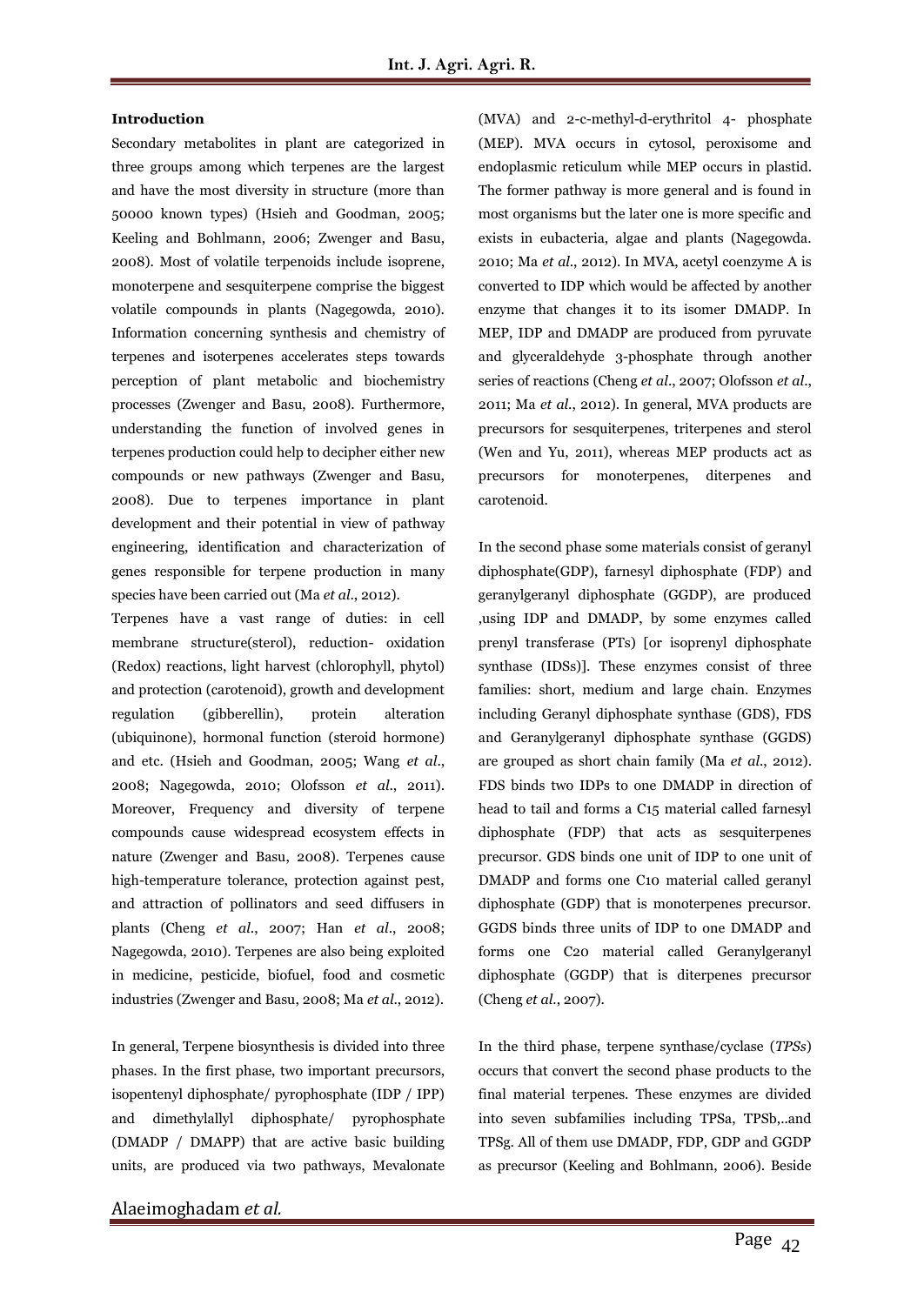these enzymes, there are some other enzymes that are active at the end phase of terpene production and are involved in altering terpenes' basic skeleton (Ma *et al*., 2012).

In this study relative expression of three important genes: *Isiopentenyl diphosphate isomeras (IDI)*, *Farnesyl diphosphate synthase (FDS)* and *Hydroxy-2-methyl-2-(E)-butenyl 4-diphosphate reductase (HDR)* genes from two pathways (MEP and MVA) along with some of their related products namely monoterpenes and sesquiterpenes, were evaluated in three tissues including leaf, bloom and flower of *A. annua*.

#### **Materials and methods**

#### *Plant material and growth conditions*

Seeds of *A. annua,* obtained from the Iranian Biological Resource Center (IBRC), were grown in regulated condition in greenhouse. The specimen was preserved in the Herbarium (voucher no. 1000060) of IBRC for reference. Seeds were first treated with sodium hypochlorite 20% and then washed with distilled water for three times. Treated seeds were located in petri dishes for 14 days in condition of 3000 L light and periodic regime of 8 hours darkness and 16 hours brightness. Upon germination, seeds were transferred to small plastic pots, which were sealed with clear plastic covers. They were then put in growth chamber for 21 days in the following condition: 25 <sup>0</sup>C temperature, 55% humid, 5000 L light, regime of 8 to 16 hours darkness and brightness, respectively. After then, they were transplanted and kept in large pots up to flowering under 25 <sup>0</sup>C temperature, 55% humid, 7000 L light and regime of 8 to 16 darkness and brightness.

#### *GC-Mass analysis*

Explants taken from leaf, bloom and flower of *A. annua* at the flowering time were put in paper bags and dried by placing them in shade. In order to extract essential oil, explants were crushed and poured in glass vials along with four metal marbles. Some amount of hexane were then added and placed on vortex. The samples were left in room temperature for four hours, then were filtered, and were injected into GC-MS device (Munoz-Bertomeu *et al*., 2006). To analyze the essential oil, Agilent Technologies 7890 A with one MSD (5975), HP-5MS column with 30 meters long and 0.25 millimeters diameter and layer thickness of 0.25 millimeters was used. Injection was accomplished in split mood and at 250 <sup>0</sup>C temperature. The oven temperature regime was 60 <sup>0</sup>C for three minutes and then it was raised to 150 <sup>0</sup>C by rate of three degrees centigrade per minute. This condition was maintained for one minute and then raised to 260 <sup>0</sup>C with the rate of the previous stage and then maintained ten minutes. Helium with flow speed of one mm per minute and average speed of one cm per second was used as the carrier gas. The ionizing source temperature was 230 °C. Constituents of the oil were identified by comparison of their retention indices relative to a homologous n-alkane (C8–C28) series and matching their mass spectra with those of reference compounds in Wiley and NIST libraries.

#### *RNA Isolation and Real-Time RT-PCR*

RNA of samples from leaves, bloom and flower of adult plants for three replications were extracted using RNasy Plant Mini Kit, a product of Qiagene co., according to the corporation's instructions. cDNA was synthesized using a Fermentas's product instructions RevertAidTM First Strand cDNA Synthesis K1622, according to the company's protocol. Then, synthesized cDNA was transferred to -20 °C to store.

*FDS*, *IDI* and *HDR* primers were designed using PRIMER3 software and were tested by PRIMER BLAST software. In order to measure gene expression quantity, Real Time PCR device from BIORAD was used. *18s rRNA* was selected as reference gene and its primers were selected according to Zeng *et al*., (2008). The primer sequences and their amplification length are shown in table 1.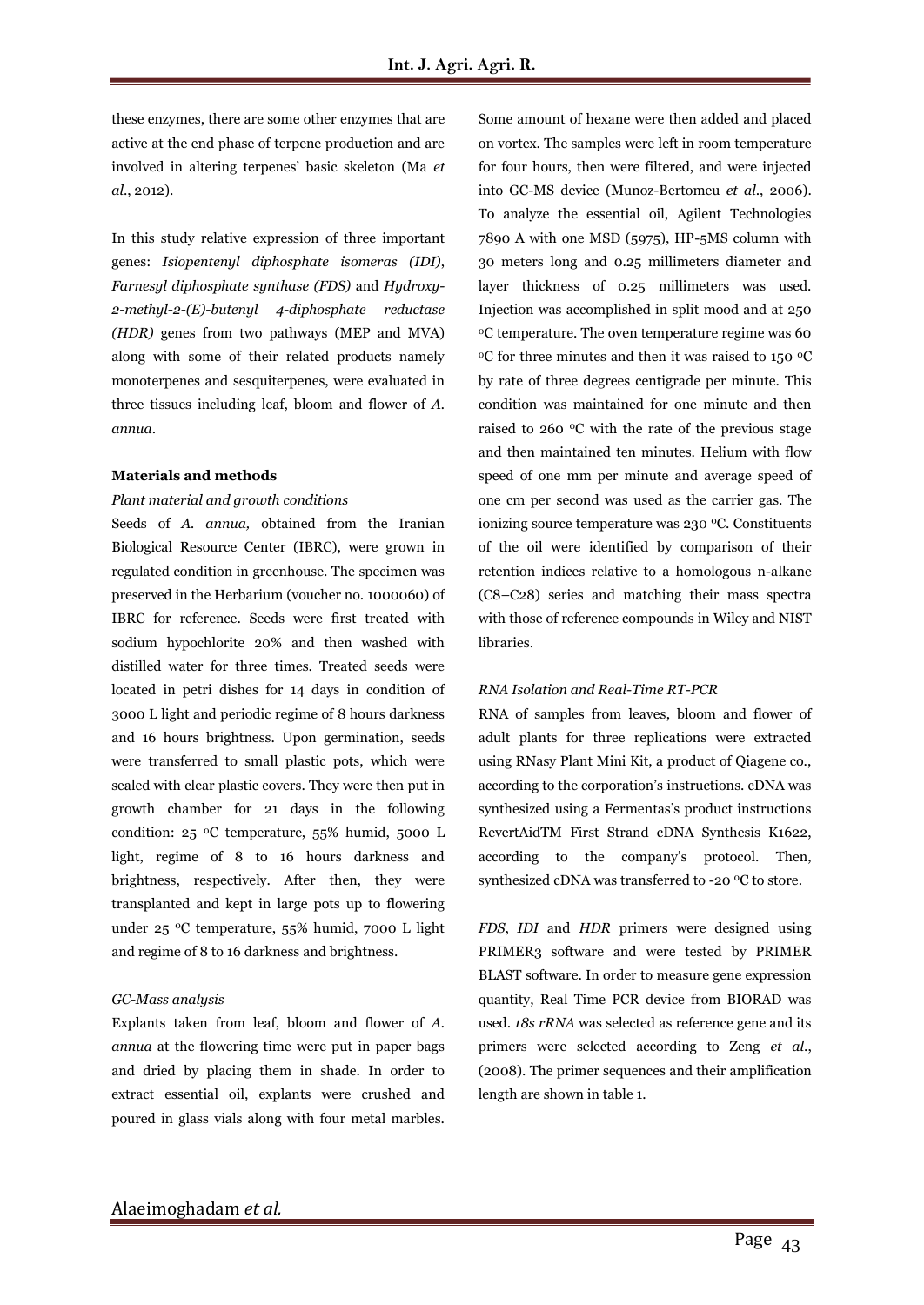| Gene       | <b>Accession number</b> | Primers (F: forward, R: reverse)         | amplification length |
|------------|-------------------------|------------------------------------------|----------------------|
| <i>FDS</i> | U36376.1                | F <sub>5</sub> '-CTGCCCTTGGTTGGTGTATT-3' | 169                  |
|            |                         | R 5'-ATTCTCGGGACATGGTTACG-3'             |                      |
| <b>IDI</b> | DO666334.1              | F <sub>5</sub> '-GGGCGAACATGAACTTGATT-3' | 154                  |
|            |                         | R <sub>5</sub> '-CAGCTTGAGACCCTCCTCAC-3' |                      |
| <b>HDR</b> | GQ119345.1              | F <sub>5</sub> '-AATTCTCCATGGCGTCTTTG-3' | 170                  |
|            |                         | R 5'-ATTATGCCTGGACACCTTCG-3'             |                      |

**Table 1.** Primer sequences of studied genes and their amplification length.

### *Data analysis*

Data from Real Time PCR were analyzed using "Rest ©2001 and 2002 Michael W. Pfaffl and Graham W. Horgan" software. The results were then interpreted regarding to GC-MS data. The leaf was used as reference tissue in REST software. Graphs were drawn for bloom and flower in comparison with leaf (table 3). For monoterpenes both *HDR* and *IDI* and for sesquiterpenes, *FDS* and *IDI* were compared.

### **Results and discussion**

#### *Gene expression*

According to real time PCR results (table 3), *IDI* expression level in bloom of *A.annua* was more than that in leaf and flower. Gene expression in flower was less than that in leaf. With regard to *IDI* function that acts as regulating factor in the pathways of different tissues, this regulation can result in production of diverse terpene compounds. The amount of terpene production depends on the kind of tissue, developmental stages and environment. In other words, *IDI* produces different terpene compounds depending on the way it is regulated in different tissues. One study on *Curcuma wenyujin* showed that *IDI* had more expression level in roots compared to stems and leaves (Gao *et al*., 2012).

*HDR* expression in bloom and flower of *A.annua* was down-regulated compared to leaf (table 3). *HDR* expression, however, in flower was more than that in bloom. This gene generates basic terpenes and is very important as rate-limiting enzyme. High expression level of it in leaf might imply that more precursors are required in this tissue compared to others. It is obvious that compounds resulted from terpenes like chlorophyll and gibberellin that are needed in leaf

Alaeimoghadam *et al.*

and therefore may cause gene activity be high in that tissue. Although Studies on *Camptotheca acuminate* and *Arabidopsis thaliana* showed a high expression level of *HDR* gene in flower (Wang *et al*., 2008), Another study, showed that this gene is expressed in higher level in old leaves than other tissues of *A. annua* (by 10 to 30 folds) (Olofsson *et al*., 2011). The gene level in bloom was less than that in leaf, indicating that less terpene-related material is required compared to leaf. Gene expression level in flower was more than that in bloom but this level was less than that in leaf indicating that more precursors are required in flower than that in bloom but in leaf was more than both. Another research on *Oncidium orchard* showed that the expression level of *HDR* in semi-open flowers was more than that in fully-open flowers (Huang *et al*., 2009).

The expression level of *FDS* in flower was more than that in both leaf and bloom. In contrast to *IDI* and *HDR, FDS* had a more specific role in producing terpene compounds. FDS uses IDI and DMADP to build intermediate precursor (FDP) for certain groups of terpenes. In short, different requirement of the gene products by different plants and tissues causes different regulations of the gene. In one study on *Euphorbia pekinensis Rupr* the highest expression level of *FDS* was observed in root whereas low expression was found in leaf and stem (Cao X *et al*., 2012). Our result indicated that expression level of this gene in leaf was more than that in bloom and it means that products of this gene are more needed in leaf than in bloom. High expression level of *FDS* was also observed in flower and young leaf of *Withania somnifera.* L. (Gupta *et al*., 2011).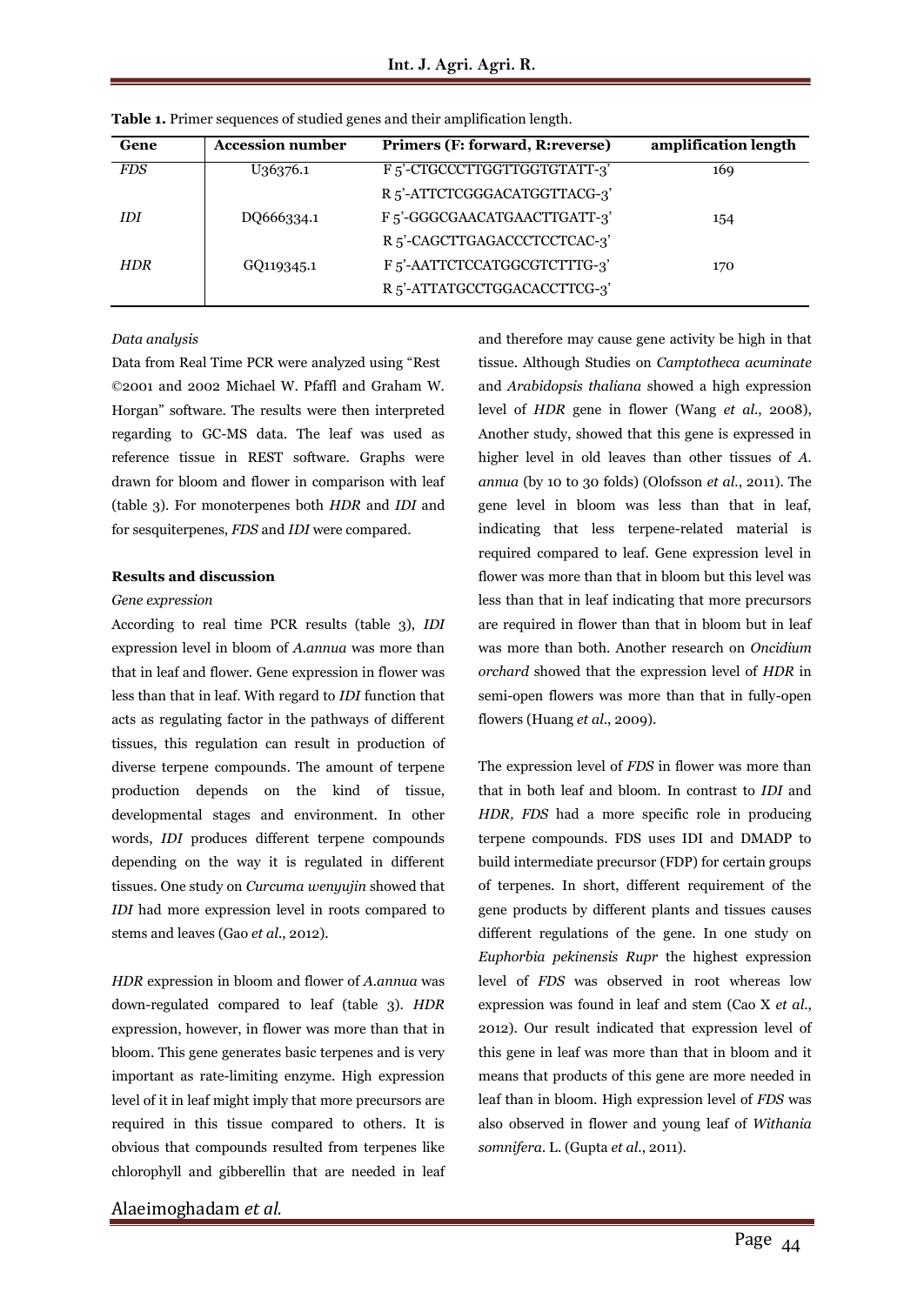#### *GC-Mass results*

Terpenes were detected in the three tissues in different concentrations. However, some monoterpene and sesquiterpenes were produced more in bloom in comparison with leaf (table 2).1,8 cineole and α-pinene in bloom were more than that in leaf and it was less in flower than that in leaf. Study on shoot of *Menta piperita L.* showed more 1,8 cineole than some other monoterpene including αpinene, b-pinene and sabinene (Gershenzon *et al*., 2000). In addition, a study on *Pinus elliottii* showed more production of α-pinene than b-pinene in foliage (Tingey *et al*., 1980). In our study*,* artemisia alcohol was produced more in flower than that in bloom and more in bloom than that in leaf. Atemisia ketone imitates artemisia alcohol pattern but the amount in flower was far more than that in other tissues. In one study on Chinese cultivar of *A annua*, artemisia ketone was produced more than artemisia alcohol and camphor. In Vietnamese cultivar of that species, camphor was produced more than 1,8-cineole (Woerdenbag *et al*., 2006).

The pattern of production of camphene, camphor, myrtenal, terpineol-4 and p-cymene was similar and they were produced less in bloom and flower compared to leaf. Copaene in bloom and flower of *A. annua* was more than that in leaf, but β-selinene and arteannuin B were produced more in leaf than that in bloom, and in bloom were more than that in flower (table 2).

| Terpenes      |                   | $\overline{RI^*}$ | Leaf     | <b>Bloom</b> | Flower   |
|---------------|-------------------|-------------------|----------|--------------|----------|
|               | a-pinene          | 436               | 1.28972  | 4.145328     | 1.147144 |
|               | camphene          | 945               | 5.44737  | 1.022787     | 2.958424 |
|               | sabinene          | 971               | 0.05091  | 1.441962     | 0.67923  |
|               | b-pinene          | 975               | 0.6788   | 1.106622     | 0.649042 |
|               | yomogi alcohol    | 995               | 0.20364  | 0.100602     | 0.558478 |
|               | p-cymene          | 1025              | 0.79759  | 0.352107     | 0.286786 |
|               | 1,8-Cineole       | 1032              | 9.01107  | 12.39554     | 7.154556 |
| Monoterpene   | artemisia ketone  | 1058              | 9.68987  | 10.68058     | 36.52748 |
|               | artemesia alcohol | 1073              | 0.28849  | 0.570078     | 2.218818 |
|               | trans-Pinocarveol | 1141              | 0.40728  | 1.710234     | 0.15094  |
|               | camphor           | 1147              | 25.30227 | 14.00259     | 15.56191 |
|               | borneol           | 1169              | 0.39031  | 0.268272     | 0.090564 |
|               | terpinen-4-ol     | 1179              | 0.23758  | 0.134136     | 0.105658 |
|               | a-Terpineol       | 1191              | 0.11879  | 0.905418     | 0.407538 |
|               | myrtenal          | 1193              | 0.20364  | 0.16767      | 0.166034 |
|               | copaene           | 1336              | 0.1697   | 1.00602      | 0.467914 |
| sesquiterpene | $\beta$ -Selinene | 1476              | 9.24865  | 8.836209     | 2.445228 |
|               | arteannuin B      | 1969              | 21.92524 | 7.04214      | 4.588576 |

**Table 2.** Monoterpene and sesquiterpenes measured in leaf, bloom and flower of *A.annua* by GC-MS.

\*Retention index relative to n-alkanes on HP-5MS column.

## *Relationship between gene expression and GC-Mass results*

Alaeimoghadam *et al. IDI* expression in bloom was more than that in leaf and as a result some monoterpenes were produced more in bloom than that in leaf. These monoterpenes consist of α-pinene, sabinene, b-pinene, 1,8-cineole, artemisia alcohol, artemisia ketone, trans-pinocarveol and a-terpineol (table 3). According to MEP pathway (Fig. 1), it cannot be stated that the production of these compounds have a direct relationship with *IDI,* but, to some extent, this gene is important in their productions.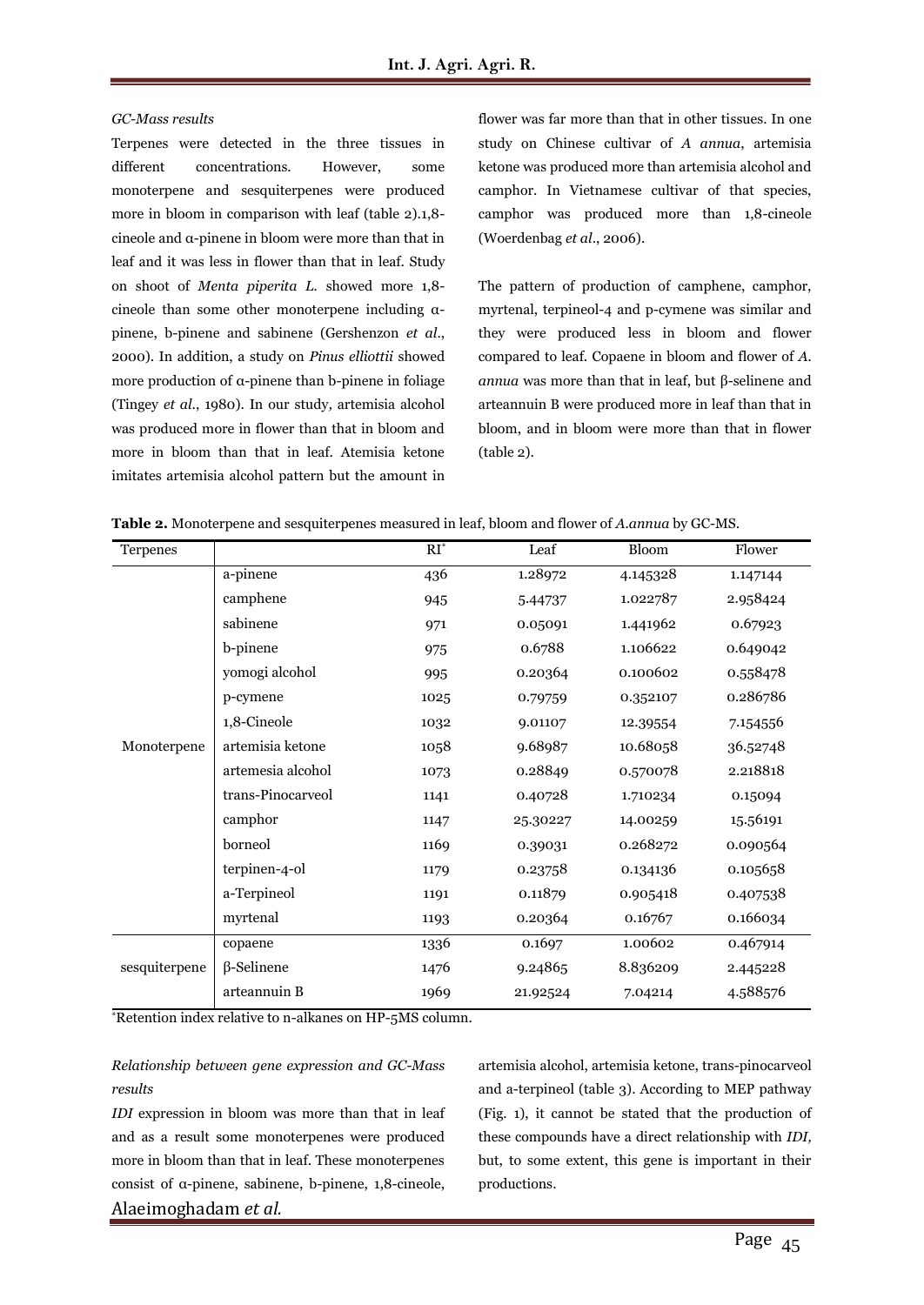*HDR* expression in bloom was less than that in leaf and some terpenes including camphene, borneol, camphor, myrtenal, p-cymene, terpineol-4 and yomogi alcohol were less in bloom than that in leaf as well. This result can be related to *HDR* low expression. Considering *HDR* (as an enzyme that provides precursors to feed MEP downstream enzymes) down regulation in flower and bloom compared with that in leaf and also *IDI* low expression in flower compared with leaf, there were some components that were produced more in flower and bloom than that in leaf. These results may mean that activity of some genes like Terpene synthase/cyclase (*TPSs*) may cause precursors to produce different terpenes from the pool of isoprene precursor with respect to their requirements in different tissues and in different developmental stages or physiological situations.

*FDS* expression in bloom was less than that in leaf while *IDI* expression in bloom was more than that in leaf (table 3) which resulted in less sesquiterpenes production in bloom compared with leaf (table 3). This result seems to be logical since *FDS* is located in a lower position than *IDI* in MVA pathway and the relationship between sesquiterpenes production and *FDS* is more powerful than that with *IDI*. Albeit in one study on *A. annua* no direct relationship between *FDS* and artemisinine (a kind of sesquiterpenes) content was reported (Zare mehrjerdi *et al*., 2013). Considering more *FDS* expression in flower compared with that in leaf, some sesquiterpene contents were less in flower than that in leaf. These results can clearly highlight *TPSs* function in specifying *FDS* products to produce different terpenes (table 3). Another study on three varieties of *Ocimum basilicum* showed low relationship between transcription and enzyme activity level of *FDS*, *GDS*  (a gene that provides precursors for monoterpenes) and *TPSs*; however, Total terpene content showed a direct relationship with *TPSs* but not with *FDS* and *GDS* (Iijima *et al*., 2004).

**Table 3.** Comparison between terpenes and related genes: Production content and gene expression are shown by plus and minus marks, minus means that the production content was less than that in leaf and plus means that the production was more than that in leaf.

| <b>Terpenes</b> |                   |        | <b>Bloom</b> Flower |
|-----------------|-------------------|--------|---------------------|
|                 | 1,8-Cineole       | $^{+}$ |                     |
|                 | a-pinene          | $+$    |                     |
|                 | arteannuin B      |        |                     |
|                 | artemesia alcohol | $^{+}$ |                     |
|                 | artemisia ketone  | $^{+}$ | $^{+}$              |
|                 | a-Terpineol       | $^{+}$ | $\overline{+}$      |
|                 | borneol           |        |                     |
|                 | b-pinene          | $+$    |                     |
|                 | camphene          |        |                     |
| Terpenes        | camphor           |        |                     |
|                 | copaene           | $^{+}$ | $\overline{+}$      |
|                 | myrtenal          |        |                     |
|                 | p-cymene          |        |                     |
|                 | sabinene          | $+$    | $\overline{+}$      |
|                 | terpineol-4       |        |                     |
|                 | trans-Pinocarveol |        |                     |
|                 | yomogi alcohol    |        | $\pm$               |
|                 | $\beta$ -Selinene |        |                     |
|                 | <b>FDS</b>        |        | $^{+}$              |
| Genes           | <b>HDR</b>        |        |                     |
|                 | IDI               |        |                     |

**Table 4.** Probable limiting genes for mentioned monoterpenoids in different tissues of *A. annua.*  (Yes= limiting factor  $no=$  non-limiting factor  $N/A=$ the relationship is complicated). As an example: about camphor, in leaf, *IDI* has a complicated relationship with the compound but it seems that *HDR* has a positive relationship or having limiting effect on its production. On the other hand, in bloom, *IDI* has no limiting effect on the production of the compound.

| <b>Tissue</b>     | Leaf |                             | bloom |                         | flower |  |
|-------------------|------|-----------------------------|-------|-------------------------|--------|--|
| compounds         | IDI. | HDR IDI HDR IDI HDR         |       |                         |        |  |
| 1,8-Cineole       | ves  | $N/A$ yes no yes $N/A$      |       |                         |        |  |
| artemesia alcohol |      | $N/A$ no $N/A N/A$ no $N/A$ |       |                         |        |  |
| artemisia ketone  |      | $N/A$ no $N/A N/A$ no $N/A$ |       |                         |        |  |
| a-Terpineol       | N/A  | no                          |       | yes no $N/A$ no         |        |  |
| borneol           | N/A  |                             |       | yes $N/A N/A$ yes $N/A$ |        |  |
| b-pinene          | ves  |                             |       | $N/A$ yes no yes $N/A$  |        |  |
| camphene          | N/A  | ves                         |       | no yes N/A yes          |        |  |
| camphor           |      | $N/A$ yes no yes $N/A$ yes  |       |                         |        |  |
| myrtenal          | N/A  |                             |       | yes N/A N/A yes N/A     |        |  |
|                   |      |                             |       |                         |        |  |

Alaeimoghadam *et al.*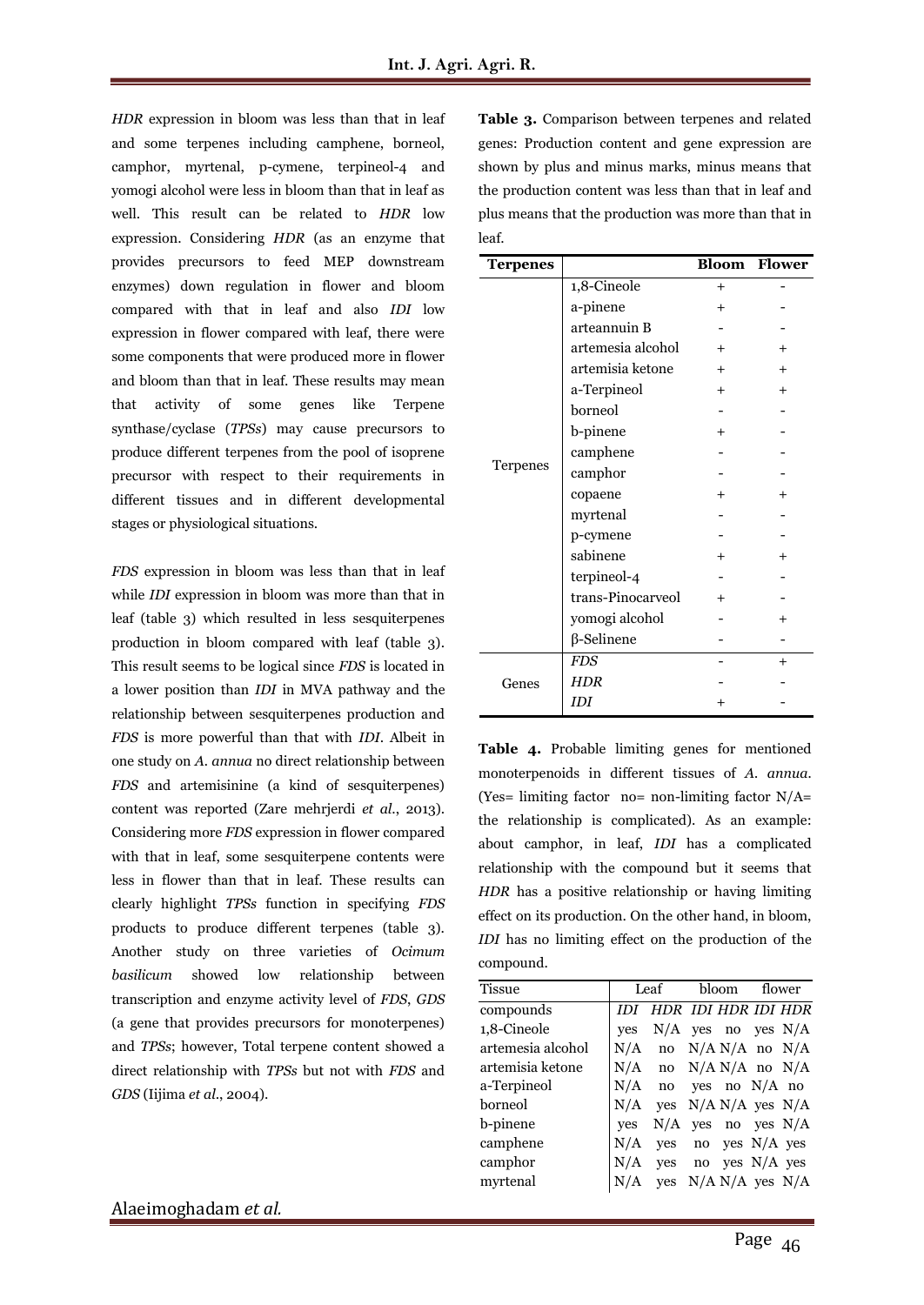| <b>Tissue</b>     | Leaf                                                                                                                                                                    |                                                  | bloom flower |  |  |  |
|-------------------|-------------------------------------------------------------------------------------------------------------------------------------------------------------------------|--------------------------------------------------|--------------|--|--|--|
| p-cymene          | $\begin{tabular}{ l l } \hline N/A & yes & N/A & N/A & yes & N/A \\ \hline N/A & no & yes & no & N/A & no \\ N/A & yes & N/A & N/A & yes & N/A \\ \hline \end{tabular}$ |                                                  |              |  |  |  |
| sabinene          |                                                                                                                                                                         |                                                  |              |  |  |  |
| terpineol-4       |                                                                                                                                                                         |                                                  |              |  |  |  |
| trans-Pinocarveol |                                                                                                                                                                         | yes N/A yes no yes N/A<br>yes N/A yes no yes N/A |              |  |  |  |
| $\alpha$ -pinene  |                                                                                                                                                                         |                                                  |              |  |  |  |
| yomogi alcohol    | no                                                                                                                                                                      | $N/A$ no yes no $N/A$                            |              |  |  |  |

In that study it was stated that when flux of reaction increases in terpene pathways, *FDS* and *GDS* possibly exert some regulation on precursors which are flowing to monoterpenes and sesquiterpenes synthase enzymes, but they don't have much effect on terpene production. This explanation is mentioned to be true providing that monoterpene and sesquiterpene pathways are not completely independent as they are not (Iijima *et al*., 2004).

**Table 5.** Probable limiting genes for mentioned sesquiterpenes in different tissues of *A. annua.* 

| <b>Tissue</b>                           | leaf |  | bloom                                                            | flower |    |
|-----------------------------------------|------|--|------------------------------------------------------------------|--------|----|
| compounds   IDI FDS IDI FDS IDI FDS     |      |  |                                                                  |        |    |
| copaene                                 |      |  | $\mid$ N/A $\mid$ N/A $\mid$ yes $\mid$ no $\mid$ N/A $\mid$ N/A |        |    |
| $\beta$ -Selinene   N/A N/A N/A N/A yes |      |  |                                                                  |        | no |
| arteannuin B N/A N/A N/A N/A yes        |      |  |                                                                  |        | no |



**Fig.1**. MEP and MVA pathways and genes which are evaluated in this study. MEP is located in the plastid whereas MVA is located in cytoplasm and peroxisome. Red circled genes and their related product sesquiterpenes are shown on the left whereas black circled genes and their corresponding product monoterpenes are shown on the right (the diagram extracted from Pulido *et al*., 2012).

#### **Conclusion**

On the whole, In order to get insight into the relationship between genes and their products in *A. annua,* some monoterpene and sesquiterpene and *FDS*, *HDR* and *IDI* expression levels in bloom and flower were compared with these amounts in leaf. This is true that these genes are very important in producing mentioned compounds, but considering the fact that there are some other enzymes (*TPSs* and *GDS*) between evaluated enzymes and compounds, it is difficult to attribute genes, up or down regulation to high or low production of compounds (Fig. 1). Moreover, some genes of terpene pathway are regulated post-transcriptionally and therefore, down or up regulation of expression of studied genes could not absolutely be annotated to the low or high production of terpenes. Yet, by comparison between gene expression and the level of terpene production, at least for some terpenes and corresponding genes one can see a relationship. Probable role of such evaluated genes in the synthesis of corresponding terpenes can just be tabulated in tables 4 and 5. It can be seen in these two tables that for most evaluated compounds the relationship between their genes is complicated and not direct and straightforward.

#### **Acknowledgement**

This work was supported by the Iranian National Science Foundation (INSF) under Grant number 90002271*.* The authors would like to acknowledge Iranian Biological Resource Center (IBRC) for providing the seeds.

#### **References**

**[Cao X,](http://www.ncbi.nlm.nih.gov/pubmed?term=Cao%20X%5BAuthor%5D&cauthor=true&cauthor_uid=21614522) [Yin T,](http://www.ncbi.nlm.nih.gov/pubmed?term=Yin%20T%5BAuthor%5D&cauthor=true&cauthor_uid=21614522) [Miao Q,](http://www.ncbi.nlm.nih.gov/pubmed?term=Miao%20Q%5BAuthor%5D&cauthor=true&cauthor_uid=21614522) [Li C,](http://www.ncbi.nlm.nih.gov/pubmed?term=Li%20C%5BAuthor%5D&cauthor=true&cauthor_uid=21614522) [Ju X,](http://www.ncbi.nlm.nih.gov/pubmed?term=Ju%20X%5BAuthor%5D&cauthor=true&cauthor_uid=21614522) [Sun Y,](http://www.ncbi.nlm.nih.gov/pubmed?term=Sun%20Y%5BAuthor%5D&cauthor=true&cauthor_uid=21614522) [Jiang](http://www.ncbi.nlm.nih.gov/pubmed?term=Jiang%20J%5BAuthor%5D&cauthor=true&cauthor_uid=21614522)  [J.](http://www.ncbi.nlm.nih.gov/pubmed?term=Jiang%20J%5BAuthor%5D&cauthor=true&cauthor_uid=21614522)** 2012. Molecular characterization and expression analysis of a gene encoding for farnesyl diphosphate synthase from *Euphorbia pekinensis Rupr*. [Molecular](file:///D:/final%20artimisinine/papers%20as%20your%20paper)  [Biology Repo](file:///D:/final%20artimisinine/papers%20as%20your%20paper)rts **39**, 1487-92.

**Cheng AX, Lou YG, Mao YB, Lu S, Wang LJ, Chen X.** 2007. Plant terpenoids: Biosynthesis and ecological functions. Journal of Integrated Plant Biology **49**, 179−186.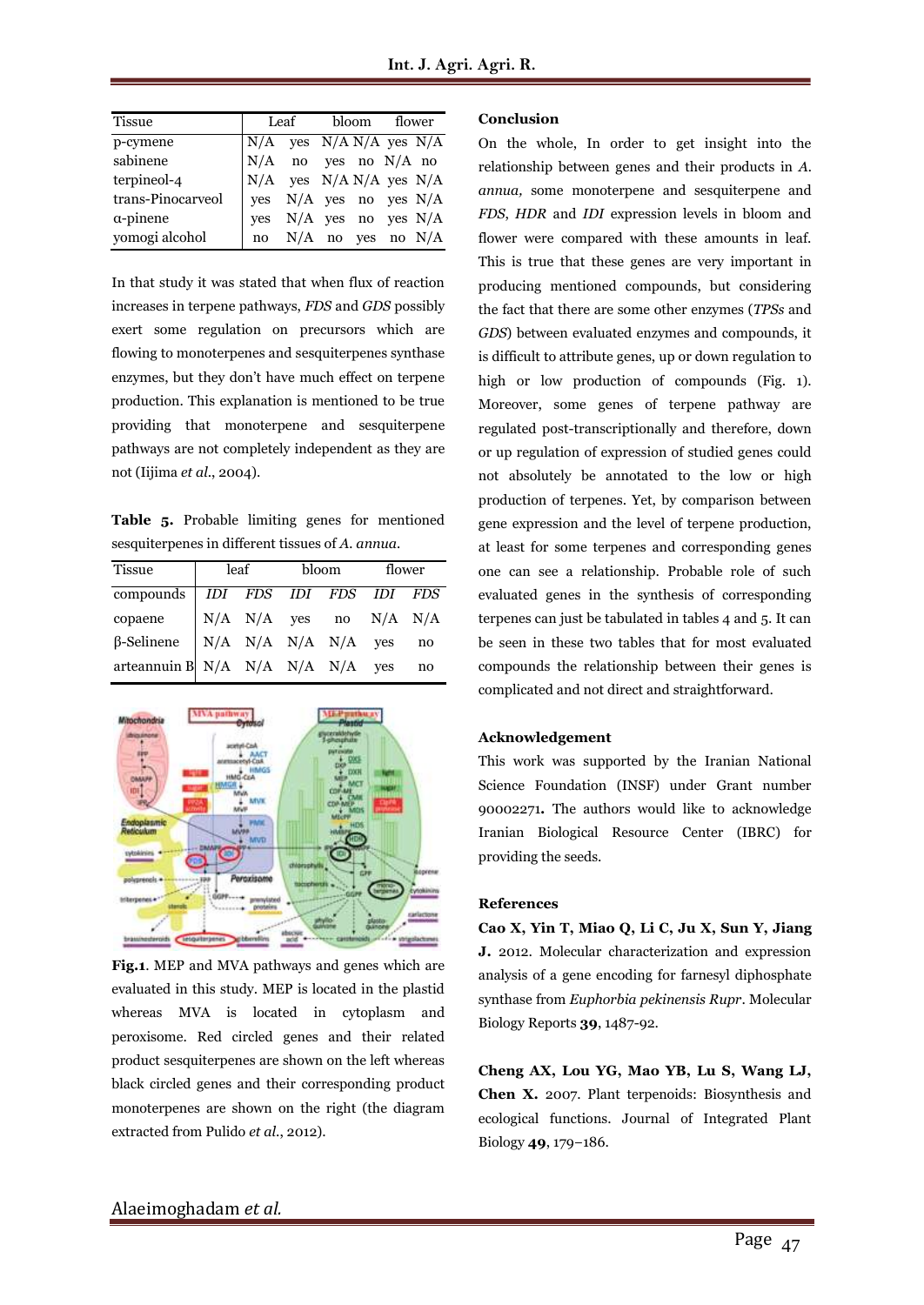**Gao Y, Wu Y, Xu Y, Chen Z, Li H, Yin X, Zeng Zh, Chen R.** 2012. Molecular cloning, characterization and functional analysis of a new isopentenyl diphosphate isomerase gene (IPI) from *Curcuma wenyujin*. Journal of Medicinal Plants Research **6**, 3148-3155.

**Gershenzon J, McConkey ME, Croteau RB.**  2000. Regulation of monoterpene accumulation in leaves of peppermint. Plant Physiology **122**, 205-213.

**Gupta P, Akhtar N, Tewari Sh, Sangwan R, Trivedi P.** 2011. Differential expression of farnesyl diphosphate synthase gene from *Withania somnifera* in different chemotypes and in response to elicitors. [Plant Growth Regula](file:///C:/Users/Rumi/AppData/Local/Temp/Plant%20Growth%20Regul)tion **65**, 93-100.

**Han Min Ye J, Qiao X, Xu M, Wang B, Guo DA.** 2008. Characterization of phenolic compounds in the Chinese herbal drug *Artemisia annua* by liquid chromatography coupled to electrospray ionization mass spectrometry. Journal of Pharmaceutical and Biomedical Analysis **47**, 516–525.

**Hsieh MH, Goodman HM.** 2005. The Arabidopsis IspH Homolog is Involved in the Plastid Nonmevalonate Pathway of Isoprenoid Biosynthesis. Plant Physiology **138**, 641-653.

**Huang JZ, Cheng TC, Wen PJ, Hsieh MH, Chen FC.** 2009. Molecular characterization of the *Oncidium orchid HDR* gene encoding 1-hydroxy-2 methyl-2-(E)-butenyl 4-diphosphate reductase, the last step of the methylerythritol phosphate pathway. Plant Cell Reports **28**, 1475–1486.

**Iijima Y, Davidovich-Rikanati R, Fridman E, Gang DR, Bar E, Lewinsohn E, Pichersky.**  2004. The biochemical and molecular basis for the divergent patterns in the biosynthesis of terpenes and phenylpropenes in the peltate glands of three cultivars of basil. Plant Physiology **136**, 3724–3736.

**Keeling CI, Bohlmann J.** 2006. Genes, enzymes and chemicals of terpenoid diversity in the constitutive and induced defense of conifers against insects and pathogens. New Phytologist Journal **138**, 641–653.

**Ma Y, Yuan L, Wu B, Li X, Chen S, Lu S.** 2012. Genome-wide identification and characterization of novel genes involved in terpenoid biosynthesis in *Salvia miltiorrhiza*. Journal of Experimental Botany **63**, 2809–2823.

**Munoz-Bertomeu J, Arrillaga I, Ros R, Segura J.** 2006. Up-regulation of 1-deoxy-Dxylulose-5 phosphatesynthase enhances production of essential oils in transgenic spike lavender. Plant Physiology **142**, 890-900.

**Nagegowda DA.** 2010. Plant volatile terpenoid metabolism: Biosynthetic genes, transcriptional regulation and subcellular compartmentation. FEBS Letters **584**, 2965–2973.

**Olofsson L, Engström A, Lundgren A, Brodelius PE.** 2011. Relative expression of genes of terpene metabolism in different tissues of *Artemisia annua L.* BMC Plant Biology **11**, 45.

**Tingey DT, Manning M, Grothaus LC, Burns WF.** 1980. Influence of light and temperature on monoterpene emission rates from Slash Pine. Plant Physiology **65**, 797-801.

**Wang Q, Pi Y, Hou R, Jiang K, Huang Z, Hsieh M, Sun X.** 2008. Molecular cloning and characterization of 1-hydroxy-2-methyl-2-(E)-butenyl 4-diphosphate reductase (*CaHDR*) from *Camptotheca acuminata* and its functional identification in *Escherichia coli*. Biochemistry and molecular Biology reports **29**, 112-118.

**Wen W, Yu R.** 2011. Artemisinin biosynthesis and its regulatory enzymes: Progress and perspective. Pharmacognosy Reviews **5**, 189 194.

**Woerdenbag H, Bos R, Salomons M C, Hendriks H, Pras N, Malingré TH.** 1993. Volatile

Alaeimoghadam *et al.*